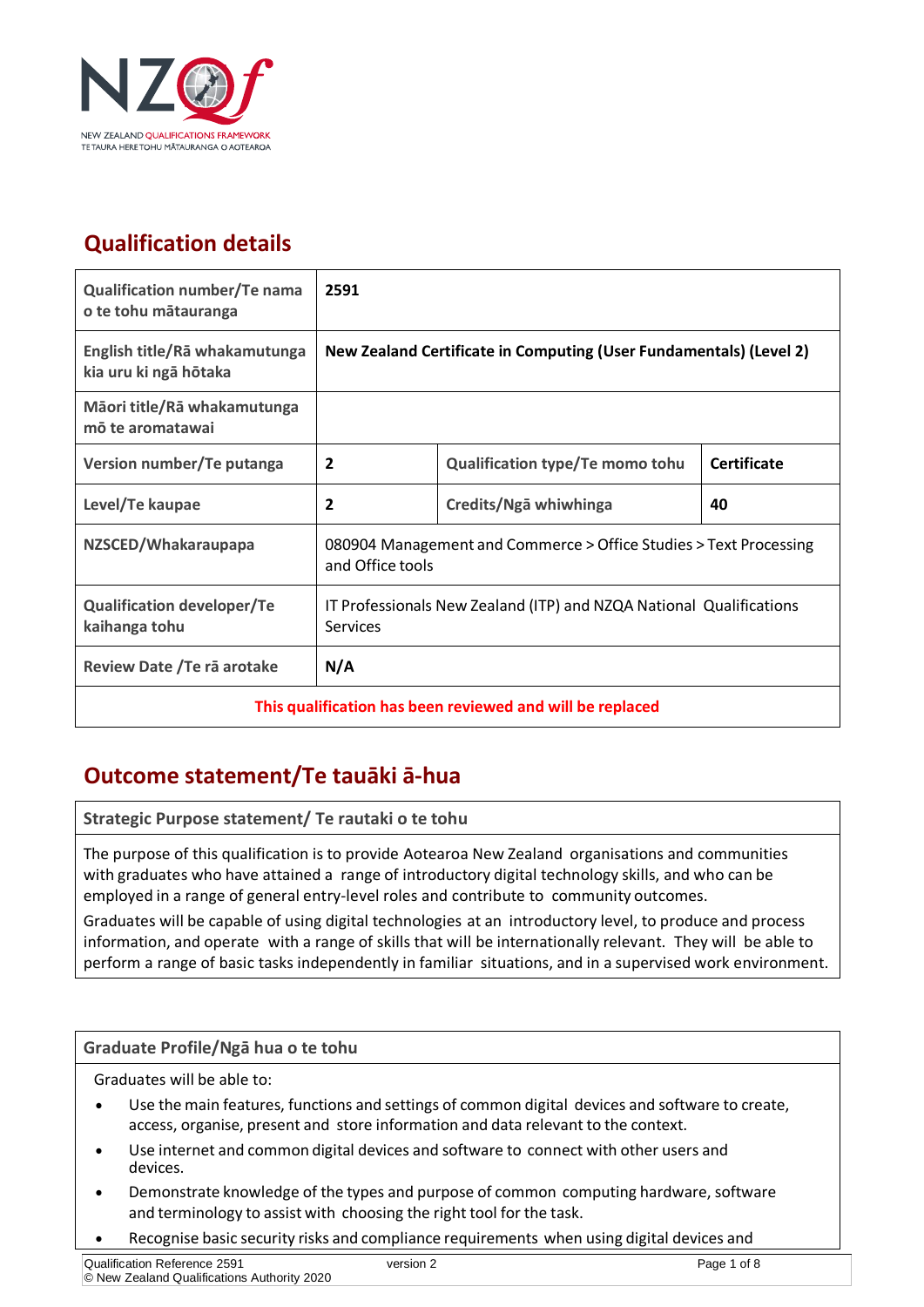software, and identify procedures and solutions to implement basic security in a home, work, or study context.

• Trouble-shoot and fix simple or routine computing and connectivity problems.

**Education Pathway/ Ngā huarahi mātauranga**

This qualification provides a pathway into a range of higher-level qualifications. This may include further study in a variety of areas at Level 3 or higher, such as the:

- New Zealand Certificate in Computing (Intermediate User) (Level 3) [Ref: 2592]
- New Zealand Certificate in Business (Administration and Technology) (Level 3) [Ref: 2452]
- New Zealand Certificate in Information Technology Essentials (Level 4) [Ref: 2594]
- NCEA and vocational pathways.

This qualification can complement other qualifications in specific industries. Graduates may also be equipped to attempt optional industry certifications at the appropriate level.

**Employment, Cultural, Community Pathway/ Ko ngā huarahi ā-mahi, ā-ahurea, ā-whānau, ā-hapū, ā-iwi, ā-hapori anō hoki**

This qualification may assist graduates to obtain entry-level positions in a range of industries.

This qualification may assist graduates in improving digital literacy and capability in society, in a range of community and voluntary areas.

### **Qualification Specifications/ Ngā tauwhāititanga o te tohu**

| Qualification Award/ Te whakawhiwhinga o<br>te tohu | This qualification may be awarded by any education<br>organisation with an approved programme towards this<br>qualification accredited under section 250 of the<br>Education Act 1989.                                                                                                   |
|-----------------------------------------------------|------------------------------------------------------------------------------------------------------------------------------------------------------------------------------------------------------------------------------------------------------------------------------------------|
|                                                     | The graduate will be awarded the qualification by<br>the education organisation when the accredited<br>and approved programme has been successfully<br>completed.                                                                                                                        |
|                                                     | The formal document certifying the award of this<br>qualification will display the full qualification title, date of<br>award, the NZQF logo and may also include the name<br>and/or logo of the qualification developer or programme<br>owner or other awarding education organisation. |
| <b>Evidence requirements for assuring</b>           | New Zealand qualifications can be obtained through                                                                                                                                                                                                                                       |
| consistency/ Ngā taunaki hei whakaū i te            | different programmes, pathways, and education                                                                                                                                                                                                                                            |
| tauritenga                                          | organisations. The process of 'assuring national                                                                                                                                                                                                                                         |
|                                                     | consistency of graduate outcomes' will be coordinated                                                                                                                                                                                                                                    |
|                                                     | by NZQA, with a focus on comparing graduates from<br>different programmes and education organisations in                                                                                                                                                                                 |
|                                                     | relation to the qualification graduate outcomes.                                                                                                                                                                                                                                         |
|                                                     | All programme owners and education organisations                                                                                                                                                                                                                                         |
|                                                     | arranging training or delivering approved programmes                                                                                                                                                                                                                                     |
|                                                     | leading to the qualification must engage with                                                                                                                                                                                                                                            |
|                                                     | arrangements for assuring consistency, including                                                                                                                                                                                                                                         |
|                                                     | participating in the relevant consistency review event                                                                                                                                                                                                                                   |
|                                                     | and covering actual and reasonable related costs.                                                                                                                                                                                                                                        |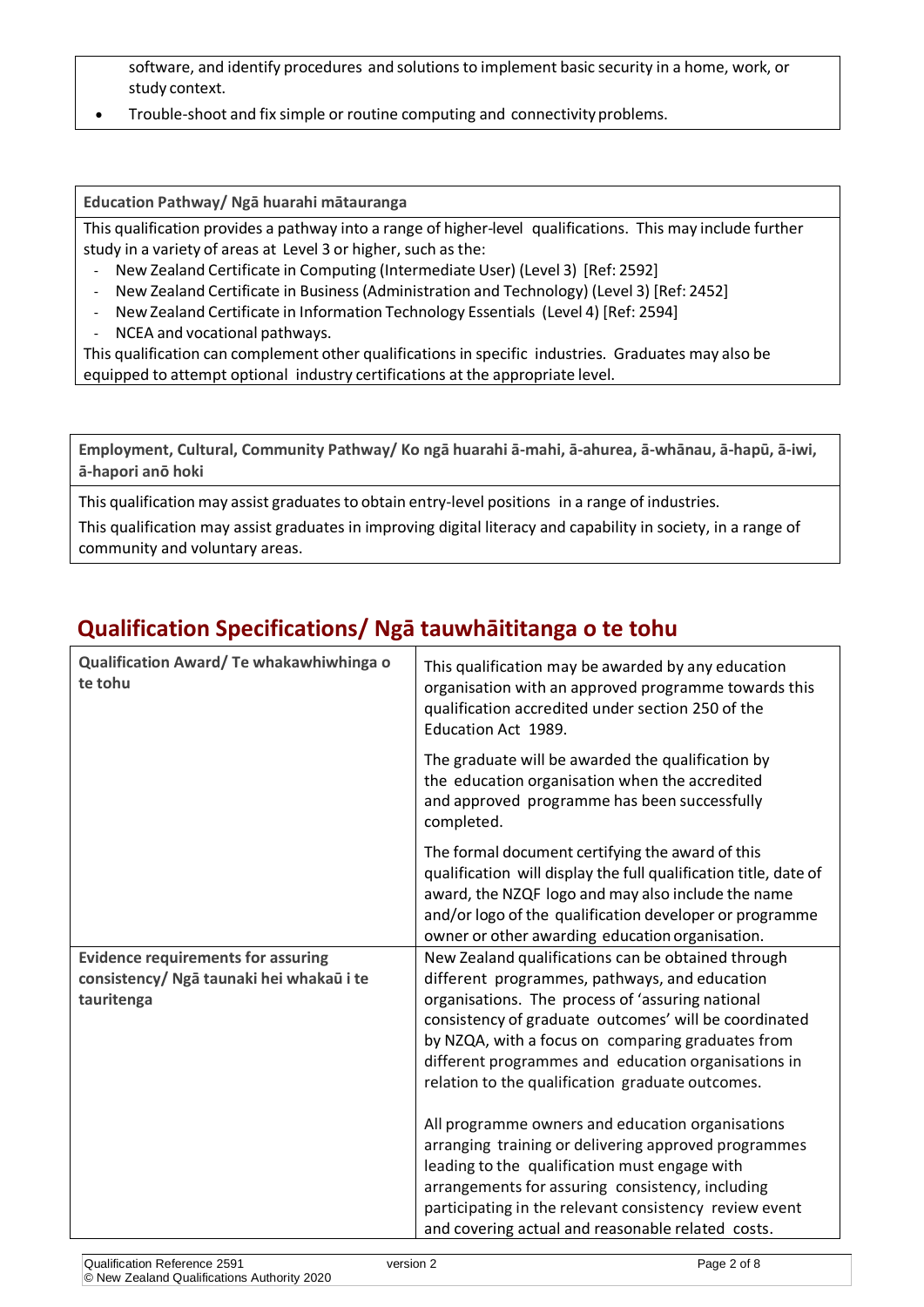Detailed information regarding arrangements for managing consistency will be published and updated via the NZQA website. For more information please visit: [https://www.nzqa.govt.nz/providers](https://www.nzqa.govt.nz/providers-partners/consistency-grad-outcomes/)[partners/consistency-grad-outcomes/](https://www.nzqa.govt.nz/providers-partners/consistency-grad-outcomes/) and download the [guidelines.](http://www.nzqa.govt.nz/assets/Providers-and-partners/Registration-and-accreditation/Consistency-of-graduate-outcomes/guidelines-consistency-of-graduate-outcomes.pdf)

#### *Evidence for consistency*

Each education organisation is responsible for preparing a summary self-assessment report which uses evidence to demonstrate how well its graduates meet the graduate profile outcomes at the appropriate threshold. Each education organisation decides what specific evidence it will provide.

The core evidence requirements for assuring consistency **must** include:

• Effective internal and external moderation systems and processes, including results relating to graduate outcomes. This may also include evidence of meeting requirements for external industry certifications and associated consistency demands where appropriate

e.g. Certified/Authorised Partner Program (such as Microsoft, CompTIA, etc.)

- Results of end-user surveys and actions taken or proposed from feedback. This includes consultation with graduates and employers to obtain destination information and end- user feedback specifically assessing the graduates against the graduate profile (e.g. employment, progression, further study)
- Samples of assessment materials and learners assessments/work (e.g. portfolios of work)
- Relevant External Evaluation and Review (EER) data, including programme/qualification completion data and course results
- Comparison of the application of credit transfer and recognition of prior learning arrangements to graduate outcomes and/or qualifications
- Documenting any action taken to improve quality and consistency of assessment.

The core evidence requirements for assuring consistency may include:

- Consultation with graduates and employers to obtain destination information and end-user feedback (e.g. employment, progression, further study)
- Evidence of any benchmarking activities.
- Consideration of internal quality assurance processes and external reviews, including relevant feedback from programme developers (i.e. may include reviewing, comparing, and evaluating the assessment process, tools and evidence contributing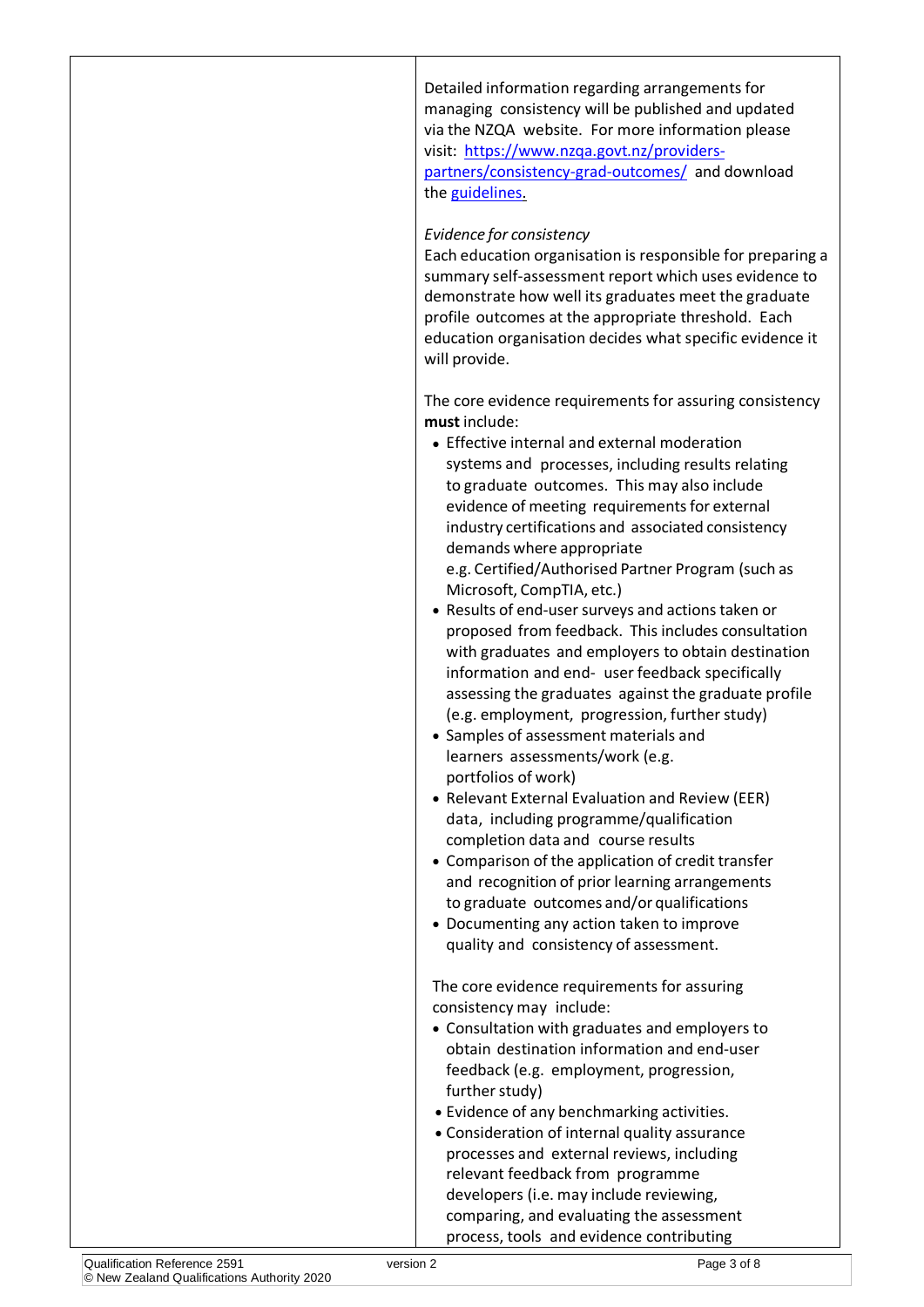|                                                                                                                                                                                                                        | judgements made by a range of assessors<br>against the same graduate outcomes; evidence<br>of appropriate skills and knowledge of staff in<br>relation to the teaching and assessment).                                                                                                                                                                                                                                                                                                                                                                                          |
|------------------------------------------------------------------------------------------------------------------------------------------------------------------------------------------------------------------------|----------------------------------------------------------------------------------------------------------------------------------------------------------------------------------------------------------------------------------------------------------------------------------------------------------------------------------------------------------------------------------------------------------------------------------------------------------------------------------------------------------------------------------------------------------------------------------|
| Minimum standard of achievement and<br>standards for grade endorsements/ Te pae o<br>raro e tutuki ai, ngā paerewa hoki hei<br>whakaatu i te taumata o te whakatutukinga                                               | The minimum standard of achievement required for the<br>award of the qualification will be the achievement of<br>all the graduate outcomes in the graduate profile.                                                                                                                                                                                                                                                                                                                                                                                                              |
|                                                                                                                                                                                                                        | There are no grade endorsements for this qualification.                                                                                                                                                                                                                                                                                                                                                                                                                                                                                                                          |
| Other requirements for the qualification<br>(including regulatory body or legislative<br>requirements)/ Kō ētahi atu here o te tohu<br>(tae atu hoki ki ngā here ā-hinonga<br>whakamarumaru, ki ngā here ā-ture rānei) | There are no mandatory prerequisites for this qualification.                                                                                                                                                                                                                                                                                                                                                                                                                                                                                                                     |
| General conditions for programme/ Ngā                                                                                                                                                                                  | <b>Conditions for programme structure</b>                                                                                                                                                                                                                                                                                                                                                                                                                                                                                                                                        |
| tikanga whānui o te hōtaka                                                                                                                                                                                             | This qualification can complement other qualifications<br>in specific industries or in foundation learning and is<br>suitable to be combined with these for programme<br>development.                                                                                                                                                                                                                                                                                                                                                                                            |
|                                                                                                                                                                                                                        | Programmes are expected to cover a range of<br>introductory digital technology concepts, and to produce<br>graduates with skills to beginner/intermediate level who<br>are able to work as responsible digital citizens. This may<br>involve the operation of personal computers and other<br>digital devices, including online activity and the basics of<br>productivity software (such as word processing,<br>spreadsheets and presentation applications). Learners<br>will gain confidence to use a variety of digital devices<br>across a broad range of application areas. |
|                                                                                                                                                                                                                        | Programmes must reflect industry best practice and<br>maintain currency with amendments to, and<br>replacements of, relevant legislation, regulations,<br>Australia/New Zealand standards (AS/NZS), and<br>security responsibilities.                                                                                                                                                                                                                                                                                                                                            |
|                                                                                                                                                                                                                        | Current legislation and regulations can be<br>accessed at http://legislation.govt.nz                                                                                                                                                                                                                                                                                                                                                                                                                                                                                             |
|                                                                                                                                                                                                                        | Current AS/NZS standards can be accessed at<br>http://standards.co.nz                                                                                                                                                                                                                                                                                                                                                                                                                                                                                                            |
|                                                                                                                                                                                                                        | The Information Technology Code of Practice - Guidelines<br>of good and acceptable practice for IT professionals and<br>organisations operating in New Zealand can be accessed<br>at http://iitp.nz/about/ethics, as can the Code of<br>Professional Conduct.                                                                                                                                                                                                                                                                                                                    |
|                                                                                                                                                                                                                        | <b>Conditions for programme context</b>                                                                                                                                                                                                                                                                                                                                                                                                                                                                                                                                          |
|                                                                                                                                                                                                                        | Programme design and delivery, and assessment, where<br>applicable, will be conducted in and for the context of<br>real or realistic organisations and/or settings, and be<br>relevant to current and/or emerging practice. A<br>simulated approach (such as case study) is also<br>appropriate for this qualification.                                                                                                                                                                                                                                                          |
|                                                                                                                                                                                                                        | Programmes leading to the award of this qualification<br>must justify the allocation of credits to graduate profile                                                                                                                                                                                                                                                                                                                                                                                                                                                              |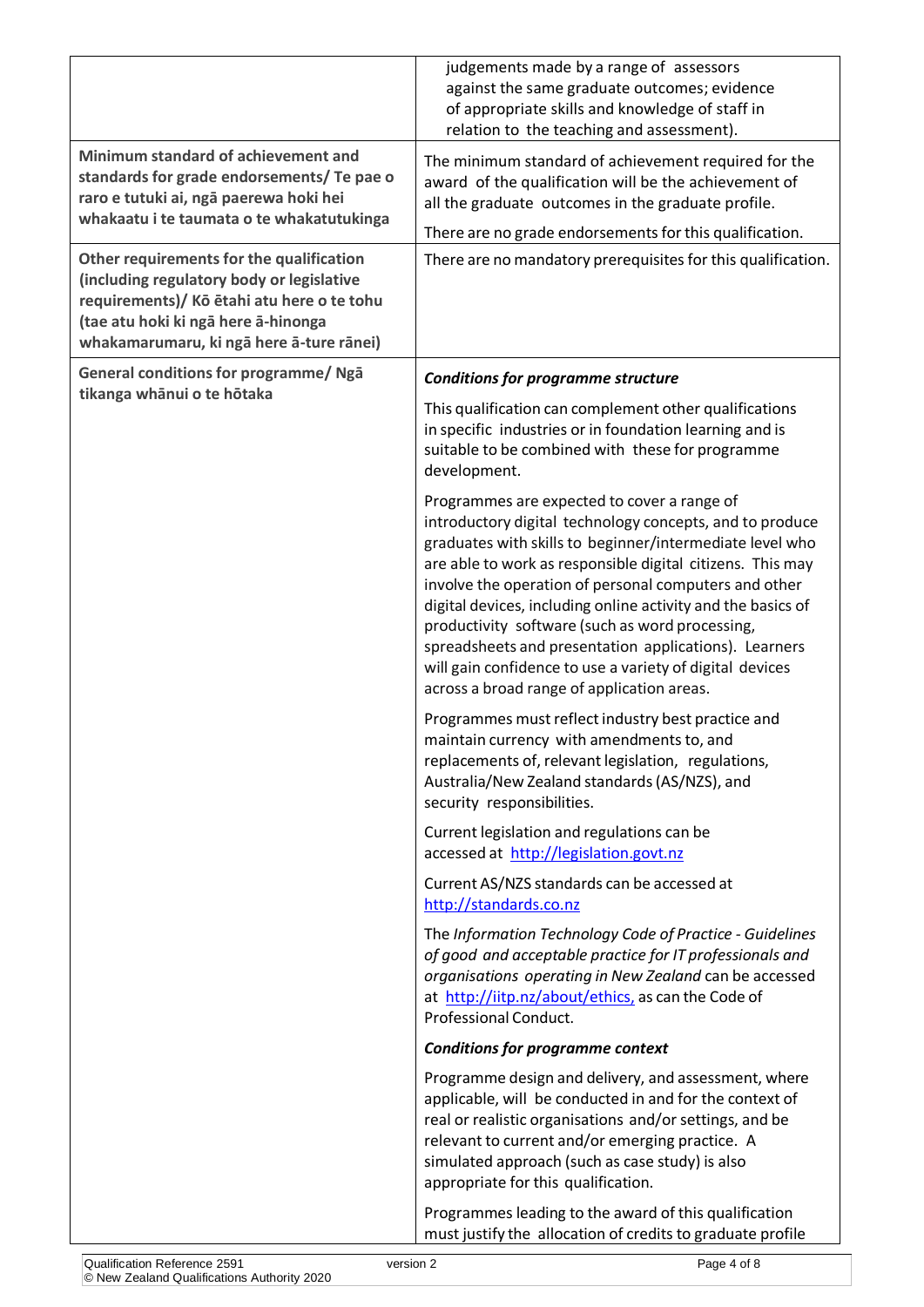| outcomes within the programme, in light of the |  |
|------------------------------------------------|--|
| requirements of the context and conditions.    |  |

The graduate capabilities must clearly align with the definition of a Level 2 graduate on the NZQF. See the [NZQF](http://www.nzqa.govt.nz/assets/Studying-in-NZ/New-Zealand-Qualification-Framework/requirements-nzqf.pdf) level [descriptors](http://www.nzqa.govt.nz/assets/Studying-in-NZ/New-Zealand-Qualification-Framework/requirements-nzqf.pdf) for further information.

Programmes may be developed based on Māori principles and values and are intended to enable Wānanga to meet obligations under the Education Act (1989, section 162(4)(b)(iv)).

Consideration should be given to bicultural, multicultural, and gender issues when designing programmes.

#### *Other conditions*

Literacy and numeracy are inherent and must be embedded within programmesleading to this qualification.

Some programme content could also be aligned with industry certifications.

There is a preference for including open and vendor neutral standards, protocols and technologies where possible.

Programmes are expected to focus on current and emerging digital tools and technologies.

### **Glossary:**

- Application software: software which directly enables a computer user to carry out specific tasks (such as word processing, spreadsheet, database, presentation), as opposed to "system software", which is software used to support the computer hardware and provide services required by application software
- Browser: an application program that provides a way to navigate, look at and interact with all the information on the World Wide Web
- Connectivity App: a software application used to enable, support, or enhance a network connection with another device or website; often installed on a mobile device
- Digital devices: an electronic computing device that can receive, store, process or send digital information, such as computers, tablets, smartphones or other smart devices
- Hardware: the collection of physical elements that constitutes a computer system and other devices, such as hard drive, motherboard, CPU, RAM etc.
- Network: a system of computers that are joined together so they can exchange information and share resources
- Operating systems  $(O/S)$ : the essential software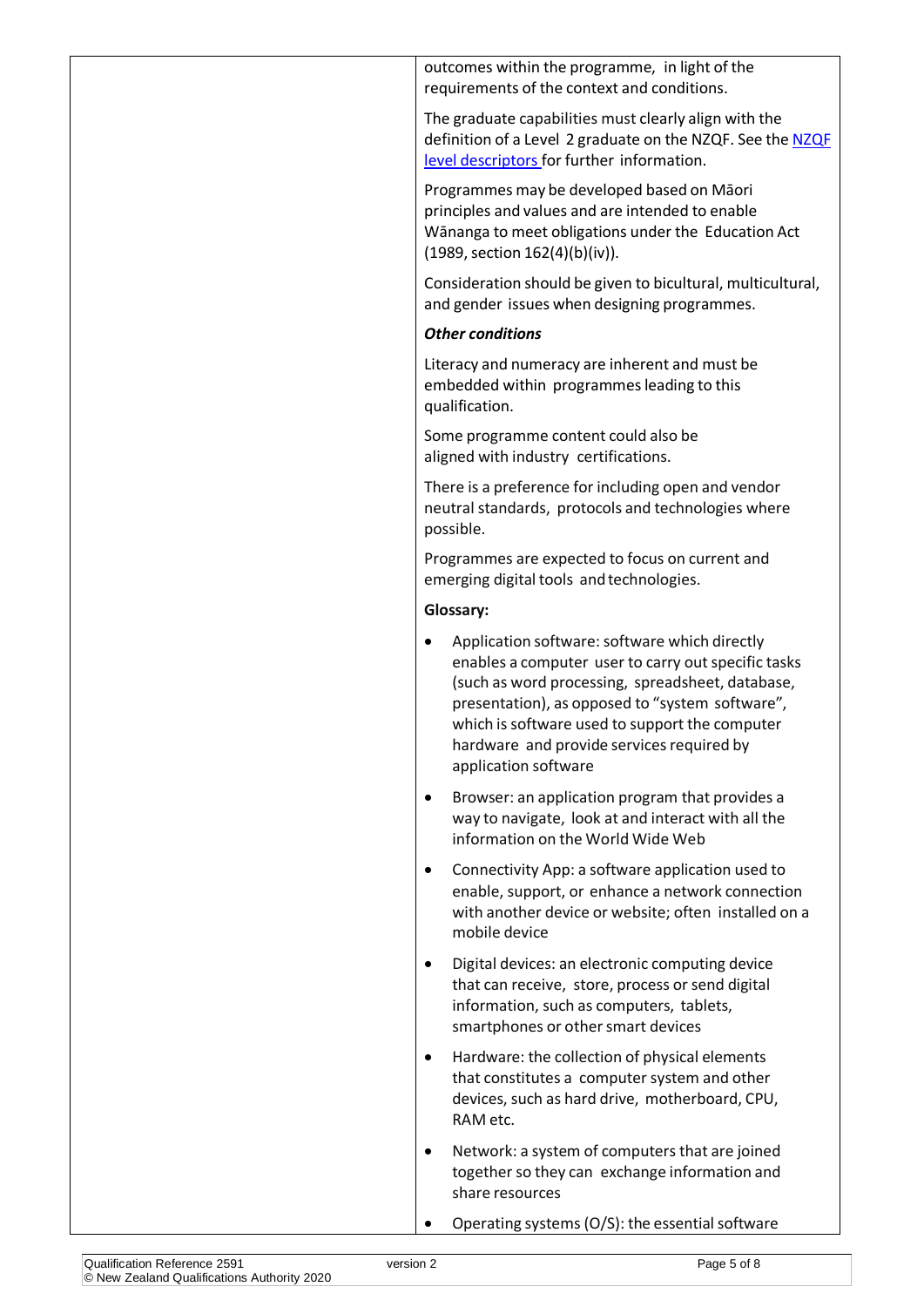|           | supports a computer's basic functions, such as<br>memory allocation, security, task scheduling,<br>controlling peripheral devices, and provides services<br>which support the execution of application software.<br>O/S include Linux, Microsoft Windows, and MacOS.                                                                                     |
|-----------|----------------------------------------------------------------------------------------------------------------------------------------------------------------------------------------------------------------------------------------------------------------------------------------------------------------------------------------------------------|
| $\bullet$ | Productivity software: application software used to<br>enhance a user's productivity by automating tasks<br>which were previously done manually. This is also<br>referred to as 'office automation tools' and includes<br>word processing, spreadsheet, presentation,<br>database and other business applications.                                       |
| $\bullet$ | Search engine: a computer program that enables<br>searches to locate particular sites or information<br>e.g. Google, Yahoo. A search is usually initiated by a<br>user typing a search key (a brief description of what<br>is being sought) into a web browser.                                                                                          |
| $\bullet$ | Software: the programs and other operating<br>information used by a computer to perform its<br>functions. Software is divided into two<br>categories - system software which supports<br>and controls the computer hardware (e.g.<br>operating systems and utilities), and<br>application software which is run by end-users<br>to perform useful tasks. |
|           | Systems Software: computer software designed to<br>operate and control the computer hardware and to<br>provide a platform for running application<br>software. System software can be separated into<br>two different categories - operating systems and<br>utility software.                                                                            |

 **Conditions relating to the Graduate Profile /Ngā tikanga e hāngai ana ki nga hua o te tohu**

|    | Qualification outcomes/ Nga hua                                                                                                                                                                  | Credits/Ngā whiwhinga | Conditions/Nga tikanga                                                                                                                                                                                                                                                                     |
|----|--------------------------------------------------------------------------------------------------------------------------------------------------------------------------------------------------|-----------------------|--------------------------------------------------------------------------------------------------------------------------------------------------------------------------------------------------------------------------------------------------------------------------------------------|
| 1. | Use the main features, functions<br>and settings of common digital<br>devices and software to create,<br>access, organise, present and<br>store information and data<br>relevant to the context. | 20                    | Programmes must include:<br>Word processing,<br>$\overline{\phantom{a}}$<br>spreadsheets, presentations,<br>and may include other<br>application software;<br>File and folder management;<br>$\overline{\phantom{a}}$<br>Use of a range of digital<br>$\overline{\phantom{a}}$<br>devices. |
| 2. | Use internet and common digital<br>devices and software to connect<br>with other users and devices.                                                                                              | 10                    | Programmes must include:<br>Browsers and search engines;<br>Communication and<br>collaboration tools such as<br>email, messaging,<br>conferencing, texting, forums,<br>social media, connectivity apps<br>Recognising and applying<br>conventions of online<br>etiquette.                  |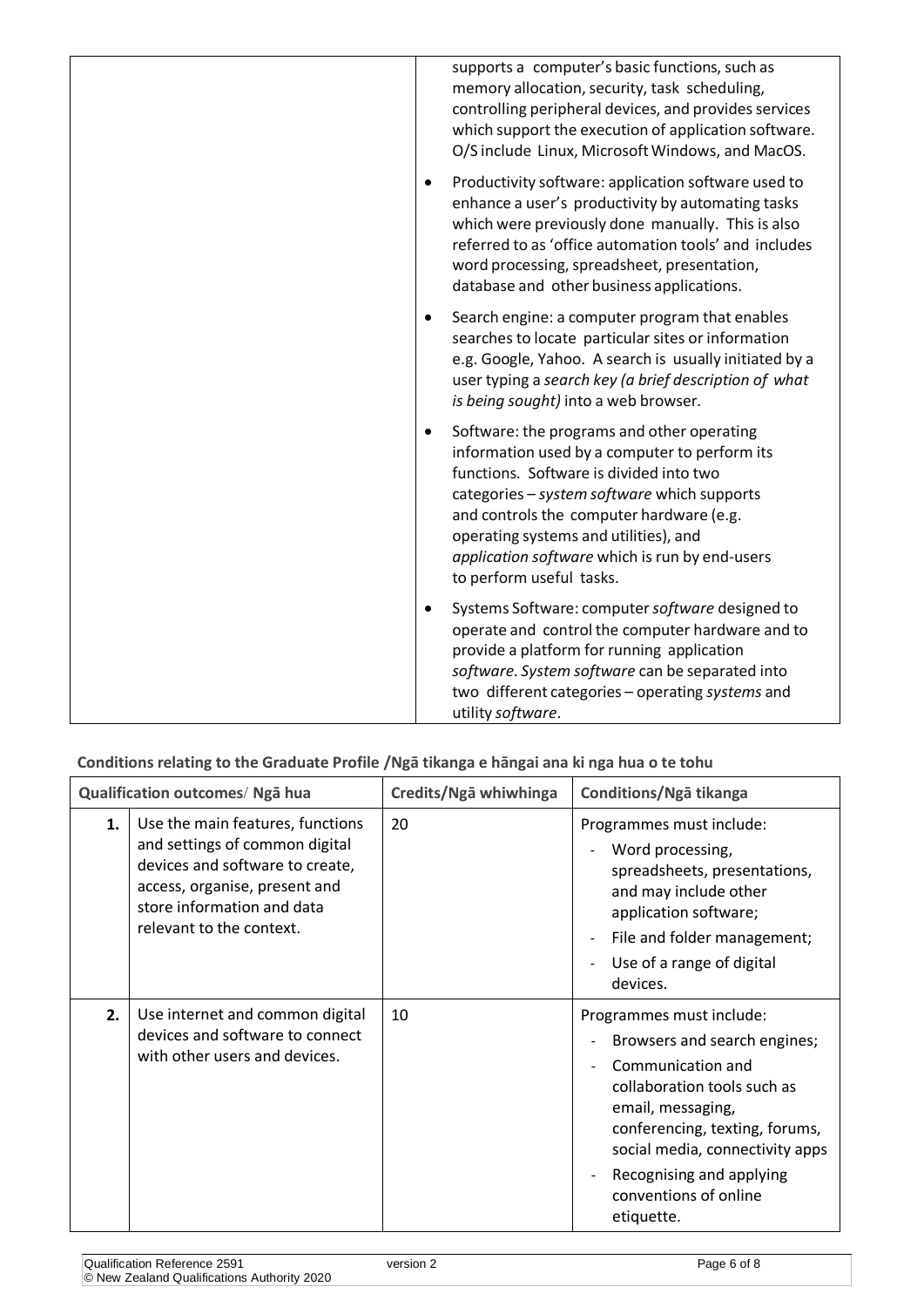| 3. | Demonstrate knowledge of the<br>types and purpose of common<br>computing hardware, software<br>and terminology to assist with<br>choosing the right tool for the<br>task.                                                 | 5              | Programmes must include:<br>Technologies and systems<br>$\overline{\phantom{a}}$<br>networks, operating systems,<br>hardware and application<br>software<br>A range of common computing<br>terms, abbreviations and<br>symbols.                                                                                                                                     |
|----|---------------------------------------------------------------------------------------------------------------------------------------------------------------------------------------------------------------------------|----------------|---------------------------------------------------------------------------------------------------------------------------------------------------------------------------------------------------------------------------------------------------------------------------------------------------------------------------------------------------------------------|
| 4. | Recognise basic security risks and<br>compliance requirements when<br>using digital devices and<br>software, and identify procedures<br>and solutions to implement basic<br>security in a home, work or study<br>context. | $\overline{3}$ | Programmes must include:<br>Awareness of and compliance<br>with relevant legal<br>requirements, such as<br>information privacy; copyright,<br>Health and Safety; software<br>licensing;<br>Recognising and addressing<br>basic security risks, including<br>the transparency and<br>accessibility of information and<br>maintaining basic security<br>requirements. |
| 5. | Trouble-shoot and fix simple or<br>routine computing and<br>connectivity problems.                                                                                                                                        | $\overline{2}$ | Programmes must include:<br>Using problem solving<br>techniques to identify cause of<br>issue and fix where<br>appropriate;<br>Knowing when to seek help.                                                                                                                                                                                                           |

# **Transition information/ He kōrero whakawhiti**

| Replacement information/He korero mo te    | This qualification was replaced by the:                                                                                                                             |
|--------------------------------------------|---------------------------------------------------------------------------------------------------------------------------------------------------------------------|
| whakakapi                                  | New Zealand Certificate in Computing (Foundation User)<br>$\bullet$<br>(Level 2) [Ref: 4132].                                                                       |
| Additional transition information/Kō etahi | <b>Version Information</b>                                                                                                                                          |
| atu kõrero mõ te whakakapi                 | This qualification was reviewed in May 2020 and was<br>replaced.                                                                                                    |
|                                            | People currently enrolled in programmes leading to this<br>qualification may either complete its requirements by<br>31 December 2023 or transfer to the replacement |
|                                            | qualification.                                                                                                                                                      |
|                                            | Please refer to Qualifications and Assessment Standards<br>Approvals for further information.                                                                       |
|                                            | The last date for entry into programmes leading to this<br>qualification is 28 February 2023.                                                                       |
|                                            | The last date for assessments for the qualification is 31<br>December 2023, when the qualification will be<br>discontinued.                                         |
|                                            | It is the intention of the qualification developers that no<br>existing learner be disadvantaged by these transition                                                |